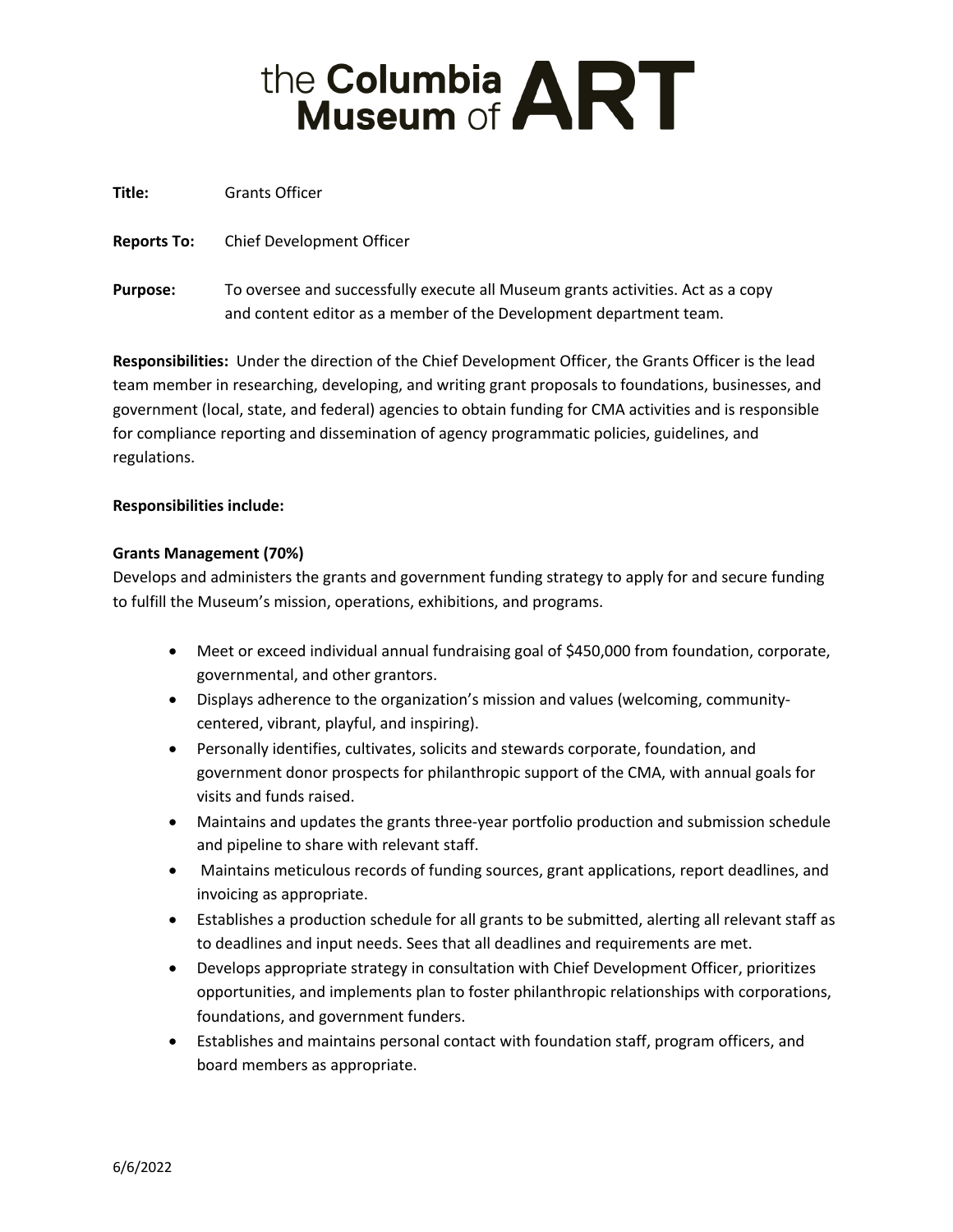# the Columbia **ART**

- Works closely with CMA finance staff to ensure the proper spending and reporting of all active grants.
- Ensures prompt acknowledgement of foundation and other grants to the funding source.
- Works with department staff and across the CMA to gather information to create compelling content and storytelling for proposals.
- Remains knowledgeable and up to date on CMA programs, activities, exhibitions, etc.
- Records all submissions and relevant interactions in Altru system.
- Attends workshops and meetings relevant to local and national grant making activities.

# **Government Funding and Relations (20%)**

- Responsible for annual hospitality tax grant submissions to the City of Columbia and Richland County, and related reporting processes.
- Provides communication when requested to state, city, and county government officials on grant requests submitted to them. This includes, but is not limited to, Columbia City Council, Richland County Council, South Carolina Arts Commission, South Carolina Department of Parks, Recreation & Tourism, and State of South Carolina.
- Works directly with the CMA Executive Director to manage and steward institutional efforts to sustain and grow government funding opportunities and serves as a liaison with government officials.

### **Development Team Support (10%)**

- Drafts sponsorship solicitation overviews and final reports for programs and exhibitions.
- As requested, assist with CMA development events to cultivate, and steward new and existing members and donors, which typically occur in the evenings and/or on weekends.
- Exhibits a high level of Altru database proficiency with the ability to enter interactions, update biographical information fields, and enter pledges, etc.
- Inputs and maintains current and accurate grantor information in Altru database.
- Other duties as assigned.

**Job Type:** This is a full-time, exempt position.

### **Knowledge and Experience:**

- Bachelor of Arts or Science degree required.
- Minimum 3 years of full-time grants writing and administration experience within an institutional setting or as a consultant.
- Demonstrated successful portfolio of funded grants ranging from \$25,000 to over \$500,000 awarded within one twelve-month period.
- Proficient with measuring and reaching income goals.